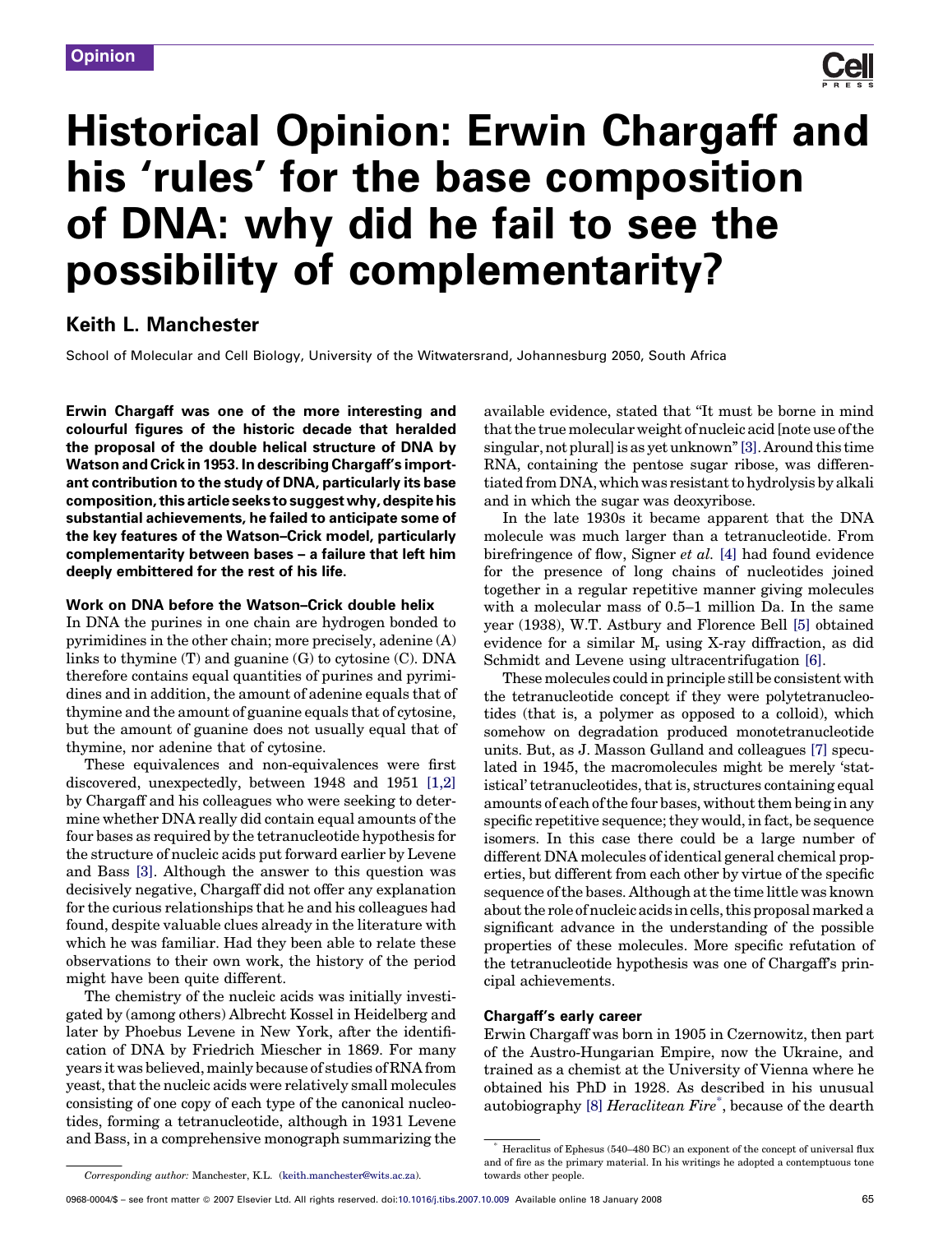<span id="page-1-0"></span>of opportunities in Europe he went to Yale University where he stayed for two years studying the chemical composition of the avian tubercle bacilli (Mycobacterium avium).

Chargaff's arrival in the US was not without incident because the immigration officials in New York could not understand how someone whose passport described him as Dr Phil. would be coming to work on a 'student visa'. They therefore consigned him to Ellis Island, where he was rescued by Treat Johnson, the head of the Yale chemistry department. Chargaff returned from the US to Europe in the summer of 1930. He then spent two and a half years in what he claims to have been the happiest period in his life working with Martin Hahn at the Institute of Hygiene and Bacteriology in the University of Berlin, working again on bacterial lipids, this time from Bacillus Calmette-Guérin (Mycobacterium bovis) and the phosphatide fraction of diphtheria bacteria.

Reading the signs of the times in Germany and at the invitation of Albert Calmette, deputy director of the Pasteur Institute, Chargaff moved to Paris in 1933, but found working conditions difficult. At the end of 1934 he returned to the US, helped by Harry Sobotka who was in charge of biochemistry at Mount Sinai Hospital. In 1935 he moved to Hans Clarke's Department of Biochemistry at the College of Physicians and Surgeons at Columbia University. Here he remained for the remainder of his working life. He became full professor at the age of 47 and served as Department Chair from 1970–1974, retiring in 1974, embittered at the amount of his pension and at not having been made a single offer to go elsewhere in 50 years! Over the years he travelled widely and received many honours and awards. He died in 2002, aged 96.

Between 1936 and 1948 he published a large number of papers on various aspects of blood coagulation and on the biological use of labelled phosphorus in tracing metabolic



Figure 1. Schematic representation of the position of the purines and pyrimidines on a paper chromatogram, following the separation of a mixture. What is shown here is a composite figure summarizing analyses performed under different running buffer conditions. In each instance the same mixture of bases was applied at the horizontal position corresponding to R<sub>F</sub> (distance moved by sample) 0.00 and solvent was allowed to pass from the top of the sheet to the bottom. Under these conditions the different bases move down the sheet at different rates, but it can be seen that thymine (T) always moves faster than adenine (A), which moves faster than cytosine (C), which moves faster than guanine (G). H stands for hypoxanthine, X for xanthine, and U for uracil which is present in RNA in place of thymine; the pyrimidines are represented by open spots and the purines by closed spots. When the run is finished, the position of the bases can be recognized from their ultraviolet absorbance. The bases can be individually eluted and their concentration determined. The letters beneath the figure indicate the conditions and solvents used in the separations: a, acidic; n, neutral; B, n-butanol; M, morpholine; D, diethylene glycol; Co, collidine; Q, quinoline. Reproduced from Ref. [\[12\].](#page-5-0)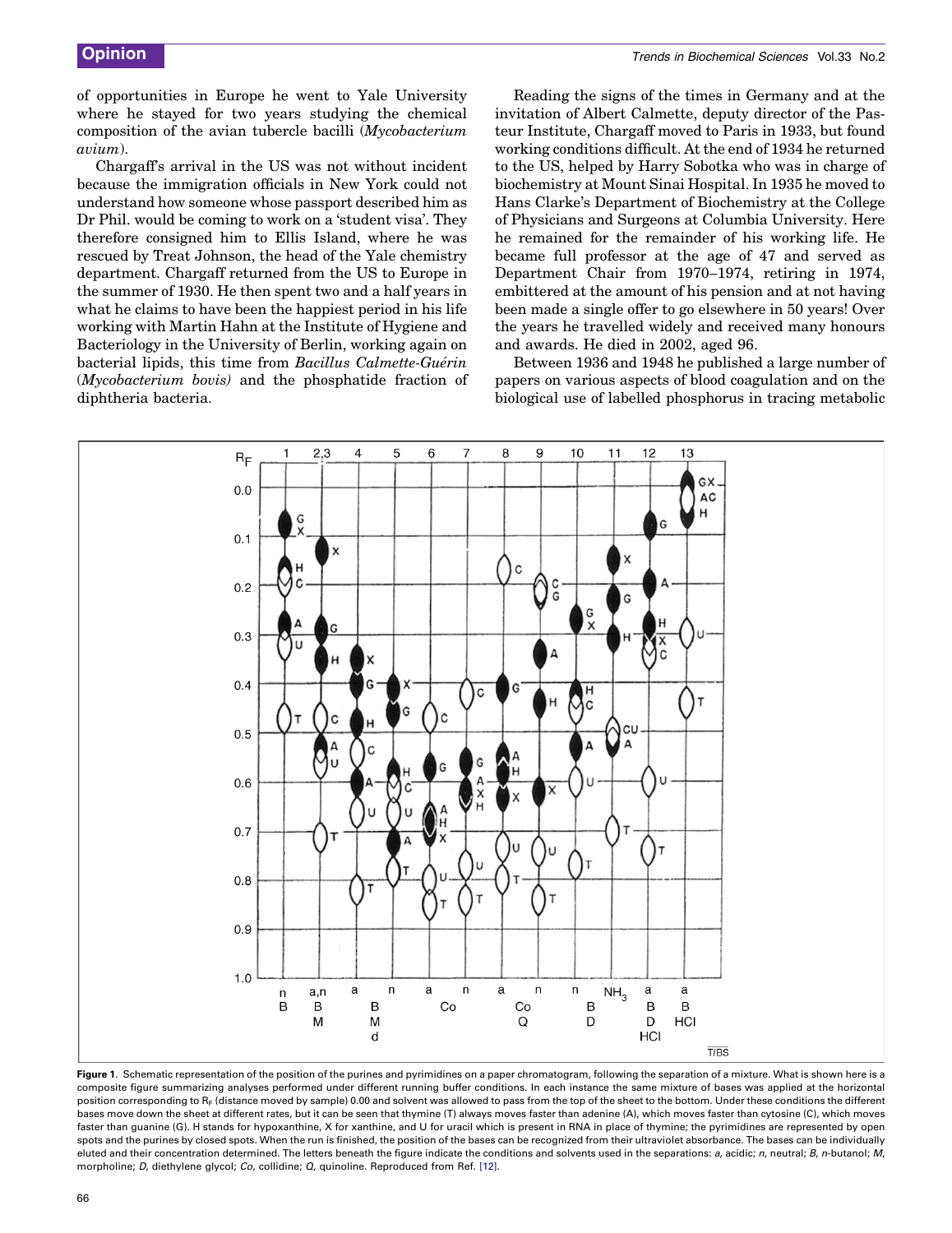<span id="page-2-0"></span>pathways. However, during World War II because of a contract with the Army Medical Service, he worked on the chemistry of the nucleic acid of Rickettsia. In 1944 his attention was drawn to the famous paper of Oswald Avery and colleagues [\[9\]](#page-5-0), which was to transform our thinking about the role and importance of nucleic acids in cells, and in which the authors concluded that a nucleic acid of the  $\text{desoxyribose}^{\dagger}$  type (that is, DNA) is the fundamental unit of the transforming principle of Pneumococcus Type III. Around the same time Chargaff had been reading Erwin Schrödinger's seminal book What is Life?, a work that seems to have been inspirational to many physical scientists of the period who were interested in biology, and in which Schrödinger suggested that chromosomes contain some kind of code-script [\[10\].](#page-5-0)

Hereditary code-script, chromosomes, genes composed of DNA which, if not a rigid tetranucleotide, was able to exist in extremely large numbers of different sequences: the stage was set. If DNA were a crucial part of this assemblage, it was essential that more be learned about its chemistry. As Chargaff later stated, 'Avery gave us the first text of a new language, or rather he showed us where to look for it. I resolved to search for this text' [\[8\].](#page-4-0)

## Analysis of DNA

In 1944 Consden et al. [\[11\]](#page-5-0) showed that it was possible to separate individual amino acids and to determine the amino acid composition of protein hydrolysates by partition chromatography on paper strips. The method was, in principle, readily adapted for the separation and identification of a large number of other substances, including the purines and pyrimidines of the nucleic acids ([Figure 1](#page-1-0)), a task carried out in Chargaff's laboratory by the Swiss post-doctoral fellow Ernst Vischer [\[12\]](#page-5-0), and independently at the Rockefeller Institute by Rollin Hotchkiss [\[13\]](#page-5-0).

Chargaff's group published numerous papers on the base composition of DNA isolated from different species and, where appropriate, made comparisons of the base composition of DNA from different tissues of the same species. The data generally showed that the bases were not present in equimolar proportions in the various DNA preparations as required by the tetranucleotide hypothesis [\[3\].](#page-4-0) Initial results from animal tissues, which showed similar amounts of the four bases in different tissues from the same species [\[14\],](#page-5-0) all demonstrated an excess of A and T over G and C (Table 1).

To widen the range of these findings, the authors reasoned that ''if as appears probable, certain nucleic acids are endowed with a specific biological activity (Avery et al.'s discovery [\[9\]](#page-5-0)), a search for chemical differences in nucleic acids derived from taxonomically different species should be conducted, and microorganisms would appear to be one of the most promising sources'' [\[15\]](#page-5-0). This is highlighted in Table 1. Saccharomyces cerevisiae and Haemophilus influenzae contained an even higher excess of A and T over G and C [\[15\],](#page-5-0) whereas Serratia marcescens and Bacillus Schatz revealed considerably lower amounts of A and T

| Table 1. Molar proportions of purines and pyrimidines in DNA |  |  |
|--------------------------------------------------------------|--|--|
| from different species and organisms <sup>a</sup>            |  |  |

| <b>Species</b>                    | A/G  | T/C  | $Pu/P_1$ |
|-----------------------------------|------|------|----------|
| Ox Bos taurus                     | 1.29 | 1.43 | 1.1      |
| Man Homo sapiens                  | 1.56 | 1.75 | 1.0      |
| Wheatgerm Triticum vulgare        | 1.22 | 1.18 | 1.0      |
| Yeast Saccharomyces cerevsiae     | 1.72 | 1.9  | 1.0      |
| Avian tubercle bacillus           | 0.4  | 0.4  | 1.1      |
| (Mycobacterium avium)             |      |      |          |
| Haemophilus influenzae, Type C    | 1.74 | 1.54 | 1.0      |
| Escherichia coli, K-12            | 1.05 | 0.95 | 1.0      |
| Serratia Marcescens               | 0.7  | 0.7  | 0.9      |
| Hydrogen organism Bacillus Schatz | 0.7  | 0.6  | 1.0      |

<sup>a</sup> Adapted from Tables 4 from [\[2\]](#page-4-0) and [\[21\]](#page-5-0). The third column is the ratio of purines to pyrimidines.

than of G and C [\[16\].](#page-5-0) Escherichia coli contained roughly equal amounts of the four bases [\[17\].](#page-5-0) Perversely, had it been the only microorganism studied, it would have offered support for the tetranucleotide hypothesis, which might thereby have gained a new lease on life.

Apart from not demonstrating equal amounts of the four bases and thus casting doubt on the validity of the tetranucleotide hypothesis, certain other unexpected patterns also emerged: the amounts of purines seemed always to equal those of pyrimidines (that is,  $A + G = C + T$ , or  $(A + G)/(C + T) = 1$ ). This had been found by Alfred Mirsky [\[18\]](#page-5-0) in 1943, but seems to have been overlooked by the Chargaff laboratory. More curiously, the ratios of A:G and T:C were always similar to each other whether they were greater or less than 1 (Table 1).

The significance of these relationships was puzzling and a constant source of comment. At the end of 1949 Chargaff noted that ''A comparison of the molar proportions [of the bases] reveals certain striking, but perhaps meaningless, regularities" [\[15\]](#page-5-0). Early in 1950, he wrote "It is noteworthy, although possibly no more than accidental, that in all desoxypentose nucleic acids examined thus far the molar ratios of total purines to total pyrimidines were not far from 1. More should not be read into these figures.'' [\[19\]](#page-5-0) Later in 1950, apparently as a last-minute insertion in the paper, Chargaff wrote ''It is noteworthy – whether this is more than accidental, cannot yet be said – that in all desoxypentose nucleic acids examined thus far the molar ratios of total purines and total pyrimidines, and also of adenine to thymine and of guanine to cytosine [ratios curiously not actually presented], were not far from 1'' [\[2\].](#page-4-0) The following year, he wrote "As the number of examples of such regularity increases, the question will become pertinent whether it is merely accidental or whether it is an expression of certain structural principles that are shared by many desoxypentose nucleic acids, despite far-reaching differences in their individual composition and the absence of a recognizable periodicity in their nucleotide sequence'' [\[20\].](#page-5-0) He then added ''It is believed that the time has not yet come to attempt an answer'' [\[20\]](#page-5-0), although clearly the subject was very much on his mind.

Chargaff, unlike Astbury [\[5\]](#page-4-0), seemed to be afraid of becoming immersed in theories based on numerology. However, by the time of the Federation Meetings of 1951, a table in Chargaff's paper [\[21\]](#page-5-0) containing the results for 11 different species shows inescapably that the ratios of purines to pyrimidines, A to T and G to C are all close to

 $\dagger$  Note, in the period under discussion some journals preferred the use of the term 'desoxyribose' as opposed to the accepted usage today of 'deoxyribose'.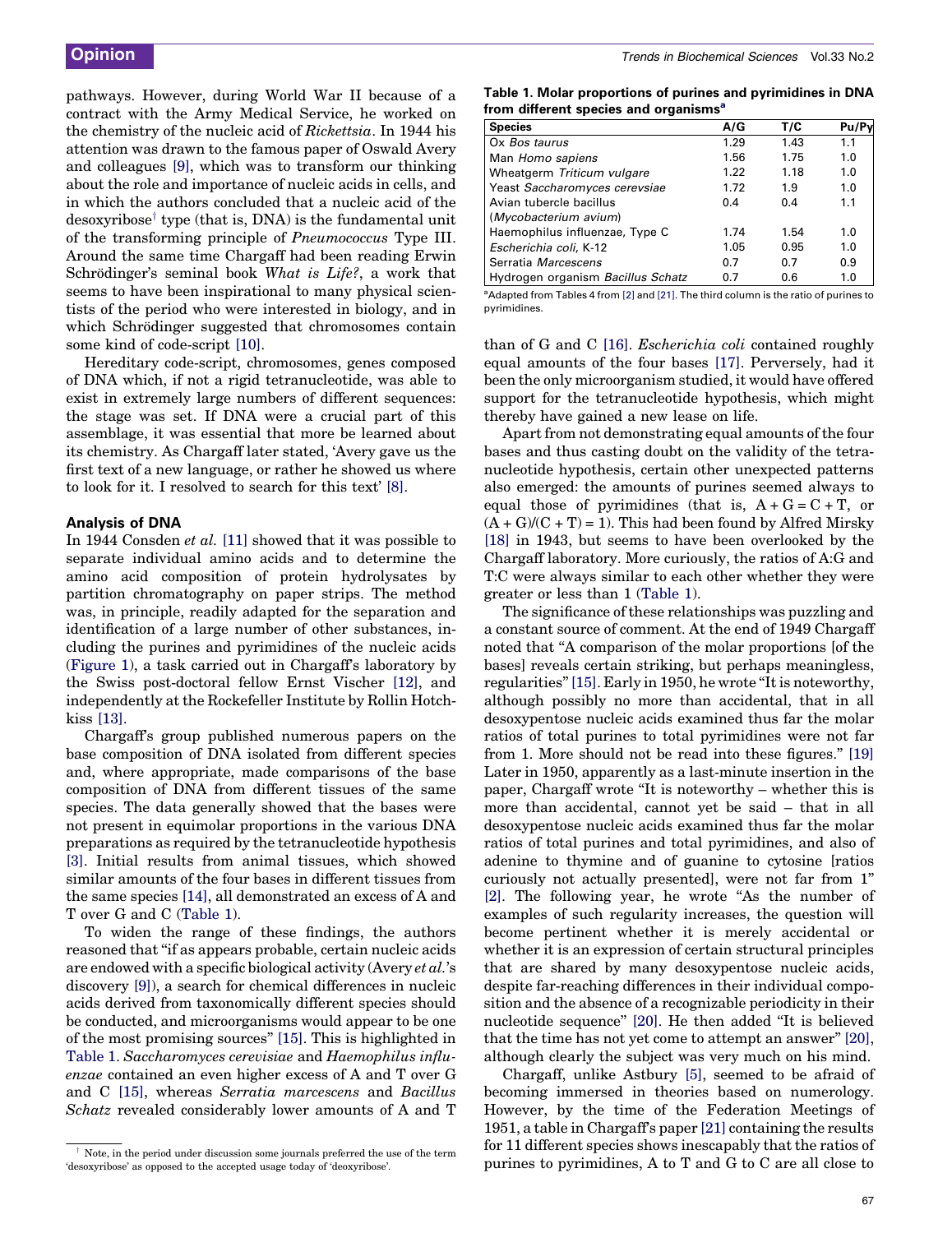unity, whereas for only one organism  $(E. \, coli)$  can the same be said for A to G and T to C. As he stated 'it is almost impossible to decide at present whether these regularities are entirely fortuitous or whether they reflect the existence in all DNA preparations of certain common structural principles (my emphasis) irrespective of far-reaching differences in the individual composition and the absence of an easily recognizable periodicity' [\[21\]](#page-5-0). Later, in 1953, he remarked, ''Another relationship that again proved remarkably constant was the ratio of amino groups to enolic hydroxyl groups'' [\[22\].](#page-5-0) However, the ratio here is approximately 1.4 depending on base composition of the DNA, not 1, because G possesses an amino as well as an enolic hydroxyl group, resulting in an excess of the former.

Just down the road from Chargaff at the Rockefeller Institute, Mirsky and associates (who, as already mentioned, had previously found that DNA from plants and animals contained equal quantities of purines and pyrimidines [\[18\]](#page-5-0)), in 1950 published a detailed analysis of DNA from numerous animal sources, wheat germ and Pneumococcus Type III [\[23\],](#page-5-0) finding similar compositions for each species. As they pointed out, because A was clearly not equal to G, and T to C, the results rendered the tetranucleotide hypothesis untenable, but they did not comment on the now obvious 1:1 ratios of A:T and G:C that were, if anything, clearer in their figures than in many of the Chargaff papers. It was most unfortunate that Mirsky's studies did not include the organisms that Chargaff found to possess such markedly different compositions to mammalian and other species [\(Table 1\)](#page-2-0) because it would be interesting to know what conclusions would then have been drawn.

#### What could base equivalencies mean?

Given his significant achievements, how was it that Chargaff did not make the conceptual jump to realize that the equality of amounts of A and T, a purine and a pyrimidine, and G and C, also a purine and a pyrimidine – equalities that seemed to hold in all different organisms despite large variations in ratios of A to G and C to T – had its origin in some fundamental feature of the general structure of DNA? Surely he did, but as Horace Judson suggests, ''it was not easy to see how at the time he could have understood the significance of the equivalence rule or taken it any further... it remains that he did not take it further'' [\[24\]](#page-5-0). Wilkins suggested that it was the negative influence of Levene and Levene's conviction that DNA was too simple a compound to contain genetic information that made Chargaff over-cautious about considering that the bases might be paired [\[25\]](#page-5-0). This is possible, but a chemist would have been keen to solve a structure for its own sake. Moreover, because Chargaff regarded Avery's work as the inspiration for his own studies, Wilkins's comment falls away.

In 1947, Gulland, professor of chemistry in Nottingham, carefully extracted DNA from nucleoprotein under conditions in which neither acid nor alkali were used [\[26\]](#page-5-0). Electrometric titration of material so prepared suggested the presence of many hydrogen bonds in the native DNA molecule between the amino groups of A and C, and the enolic groups of G and T. Careful titration with acid or alkali disrupted these bonds and the pH of the most rapid uptake or loss of protons coincided with a dramatic decrease in the viscosity of the solution [\[27\]](#page-5-0), a phenomenon suggesting that the hydrogen bonding lay between bases in different chains. Had Chargaff taken more cognizance of the little-appreciated but highly relevant findings of Gulland *et al.* in 1947 [\[26,27\]](#page-5-0) regarding the probable existence of hydrogen bonding between bases in DNA in solution, he might have had a major intuitive realization of the origin of, and reason for, his observed base ratios.

Gulland's work was well known to Chargaff. They had both attended the Cold Spring Harbor conference in 1947 where Gulland made an extensive presentation describing inter-chain hydrogen bonding [\[28\]](#page-5-0). It is very strange that Chargaff never sought to relate his own findings concerning the quantitative relationships of base composition to those of the hydrogen bonding between chains. If Gulland's work was to be believed, the hydrogen bonds existed between the bases, thus suggesting bonding between A and T and between G and C, a situation that would also be consistent with a purine always bonding to a pyrimidine. If such bonding were between bases in different chains it would suggest a degree of complementarity in base sequence – a finding with exciting implications. He might indeed have been the first to write that ''it has not escaped our notice that the specific pairing we have postulated (Chargaff might have used the word 'observed') immediately suggests a possible copying mechanism for the genetic material'' [\[29\]](#page-5-0).

In 1948 Chargaff wrote a chapter on nucleic acids in the Annual Reviews of Biochemistry [\[30\]](#page-5-0), surveying the new information published between 1945 and 1947. Although Chargaff commences ''with a tribute of the memory of J.M. Gulland – his death means a sad and irreparable loss to us all'' [\[30\]](#page-5-0) (Gulland tragically died in a railway accident in 1947), his seminal work published in 1947 of the existence of hydrogen bonds between bases in DNA in solution received only cursory mention. It is as though Chargaff had a specific mental block towards this work and its implications, which were so relevant to his own findings. Unlike Watson a few years later [\[31\]](#page-5-0), Chargaff did not seem to have experienced any revelatory insight from the reading or re-reading of Gulland's papers.

#### Chains and base-pairing

Before Watson and Crick's paper in 1953 [\[29\]](#page-5-0) there was no definitive evidence for a specific number of chains in a DNA molecule. If one considers a single polynucleotide strand it is difficult to think what significance equal quantities of A and T, on the one hand, and G and C on the other, could have. With hindsight it is so easy to see the connection between base pairing and a double helix, and how complementarity arises, that we now have difficulty in recognizing the initial feat of realizing this. As Linus Pauling commented regarding the many years during which he pondered the folding of polypeptide chains, 'even rather simple ideas are sometimes very elusive' [\[32\].](#page-5-0) Indeed Pauling and Corey perceived nothing in Chargaff's data (or in the results of Gulland et al. on hydrogen bonding, for that matter) relevant to their impossible proposed structure for the DNA molecule [\[33\]](#page-5-0) in which they had led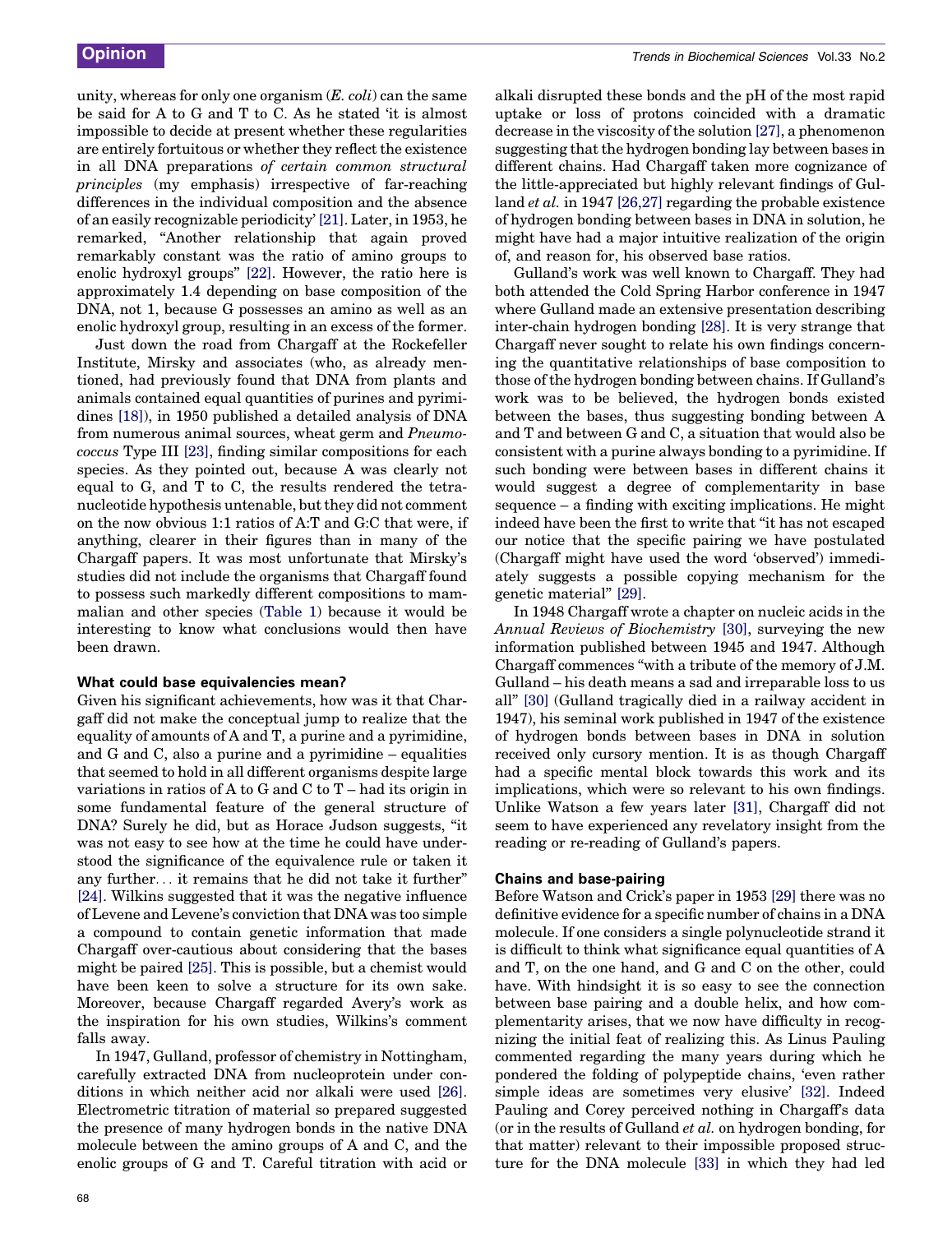<span id="page-4-0"></span>themselves astray by implicitly assuming that DNA would possess similar structural features to their protein  $\alpha$  helix. Curiously for a chemist with biochemical interests, the only biochemistry cited by Pauling and Corey was Alexander Todd's elucidation of the phosphodiester linkage of nucleotides. Until 1953 the only published X-ray diffraction work on DNA was that of Astbury [\[34\],](#page-5-0) and this provided no indication of the number of chains.

In 1952 Chargaff visited Europe, including Cambridge, where John Kendrew arranged a meeting for him with Watson and Crick. According to Robert Olby's account [\[35\]](#page-5-0), when Chargaff described the 1:1 ratios between A and T and G and C, the effect on Crick was 'electric'. Crick suddenly realized that if there is complementary pairing there was sure to be a 1:1 ratio. At this point Crick had forgotten the names of the bases, which did not impress Chargaff, who arrogantly considered that he was wasting his time talking to a couple of 'pitchmen'<sup>†</sup>. In fact at the time Crick was thinking less about the structure of DNA than about mechanisms of DNA replication. He had recently been told by the young mathematician John Griffith that if the bases are flat and they stack on top of each other, under these conditions there is an (oddly) preferential attraction between A and T and between G and C. But at the moment of meeting Chargaff, Crick apparently had forgotten the details of what Griffith had told him. Presumably, had Crick remembered what Griffith had found and had related it to Chargaff, the interest would have been mutual. But in point of fact the concept of preferential associations in base stacking parallel to the fibre axis was unlikely to have led either Chargaff or Watson and Crick to any useful insights.

Watson's realization of the possibility of specific hydrogen-bonded purine–pyrimidine base pairing explained the Chargaff rules rather than vice-versa because Chargaff failed to relate Gulland's findings of the existence of hydrogen bonding between bases with the base ratios he was observing. This seems to be the crux of the matter.

#### Chargaff's achievements

In Heraclitean Fire [8] Chargaff summarized his findings. 'The regularities of the composition of DNAs – some friendly people later called them the 'Chargaff rules' – are as follows: (a) the sum of the purines (adenine and guanine) equals that of the pyrimidines (cytosine and thymine); (b) the molar ratio of adenine to thymine equals 1; (c) the molar ratio of guanine to cytosine equals 1. And, as a direct consequence of these relationships, (d) the number of 6-amino groups (adenine and cytosine) is the same as that of 6-keto groups (guanine and thymine)' [8]. Of course (a) is a direct consequence of (b) and (c). Curiously, in the tables of Chargaff's papers the only ratios usually presented are A:G, T:C and A:C, rarely the crucial A:T and G:C. In the preface to his book Essays on Nucleic Acids [\[36\],](#page-5-0) Chargaff states, "It will surprise many readers... to learn that the first announcement of base-pairing was made in 1950'', but where it was made is not indicated. Moreover, there is a major distinction between base

pairing of unknown significance and a structural interaction between specific bases such as Watson and Crick proposed.

Heraclitian Fire, written when Chargaff was in his 70s, is enjoyable reading in the earlier chapters describing his youth and early life in Austria, then at Yale, Berlin and Paris, but it later degenerates into a monotonous polemic against the modern world, particularly the scientific realm, made famous by the nonsensical phrase that molecular biology is "practicing biochemistry without a licence" [8]. Chargaff also reflected on his style of science – ''In some ways I was the wrong man to make these discoveries: imaginative rather than analytical; apocalyptic rather than dogmatic; brought up to despise publicity; uncomfortable in scientific gatherings; fleeing all contacts; always happier with my youngers than with my betters; more afraid of an absurd world than trying to understand it; but ever conscious, day and night, that there is more to see than I can see, more to say than I can say, and even more to be silent about'' [8]. Does all this merely attempt to mask the bitterness he felt that he was never able to make a conceptual leap to the significance of the various base ratios he had observed?

#### Conclusion

Chargaff's failure to 'see' base pairing overshadows his contributions to nucleic acid chemistry. He was the first to develop micro-methods for the accurate analysis of purines and pyrimidines and hence the base composition of nucleic acids. He recognized that DNA in its base composition is characteristic of the species from which it is derived and that different tissues of the same species yield the same DNA. He also showed that lack of equality of the four bases in most samples of DNA invalidated the tetranucleotide hypothesis and opened the way to the realization that different DNA molecules could have specific base sequences, a possibility already anticipated by Gulland and colleagues with their statistical tetranucleotide concept [7].

Could it be that, as was said of Avery, 'constant modesty and deep humility..(and) high regard for the printed word deterred him from theorizing in print' [\[37\]](#page-5-0), or might it have been an arrogance born of the belief that nobody else could possibly know more on the subject than he? Unfortunately and sadly we shall never know, but somehow Chargaff succeeded in excluding himself from one of the great scientific breakthroughs of the 20th century.

#### **References**

- 1 Chargaff, E. (1950) Chemical specificity of nucleic acids and mechanism of their enzymatic degradation. Experientia 6, 201–209
- 2 Chargaff, E. (1951) Some recent studies on the composition and structure of nucleic acids. J. Cell. Comp. Physiol. 38 (suppl. 1), 41–59
- 3 Levene, P.A. and Bass, L.W. (1931) Nucleic Acids, Chemical Catalog. Co., New York
- 4 Signer, R. et al. (1938) Molecular shape and size of thymonucleic acid. Nature 141, 122
- 5 Astbury, W.T. (1947) X-Ray studies of nucleic acids. Symp. Soc. Exp. Biol. 1, 66–76
- 6 Schmidt, G. and Levene, P.A. (1938) The effect of nucleophosphatase on 'native' and depolymerized thymonucleic acid. Science 88, 172–173
- 7 Gulland, J.M. et al. (1945) The chemistry of the nucleic acids and nucleoproteins. Annu. Rev. Biochem. 14, 175–206
- 8 Chargaff, E. (1978) Heraclitean Fire. Sketches from a life before Nature. Rockefeller University Press